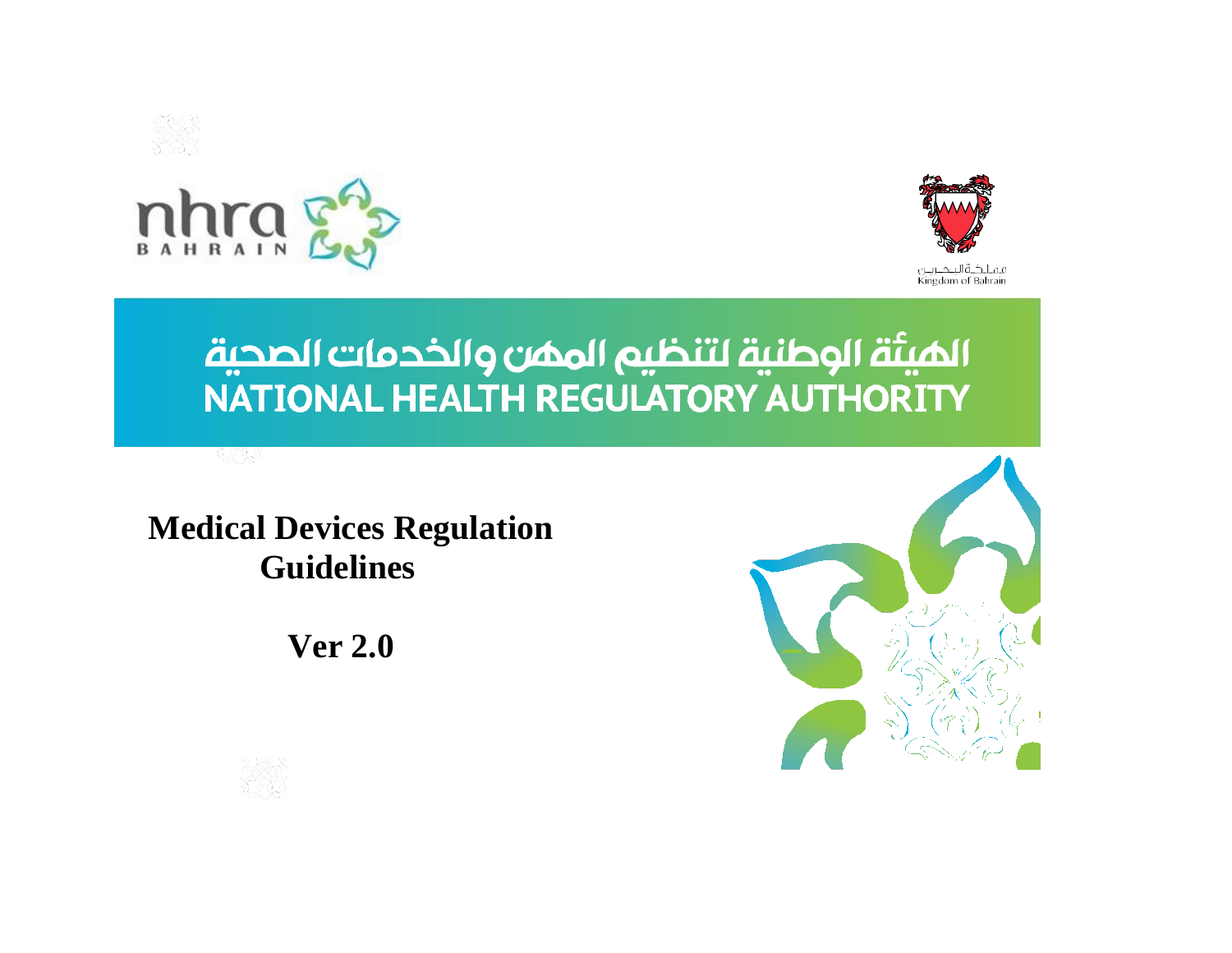## Contents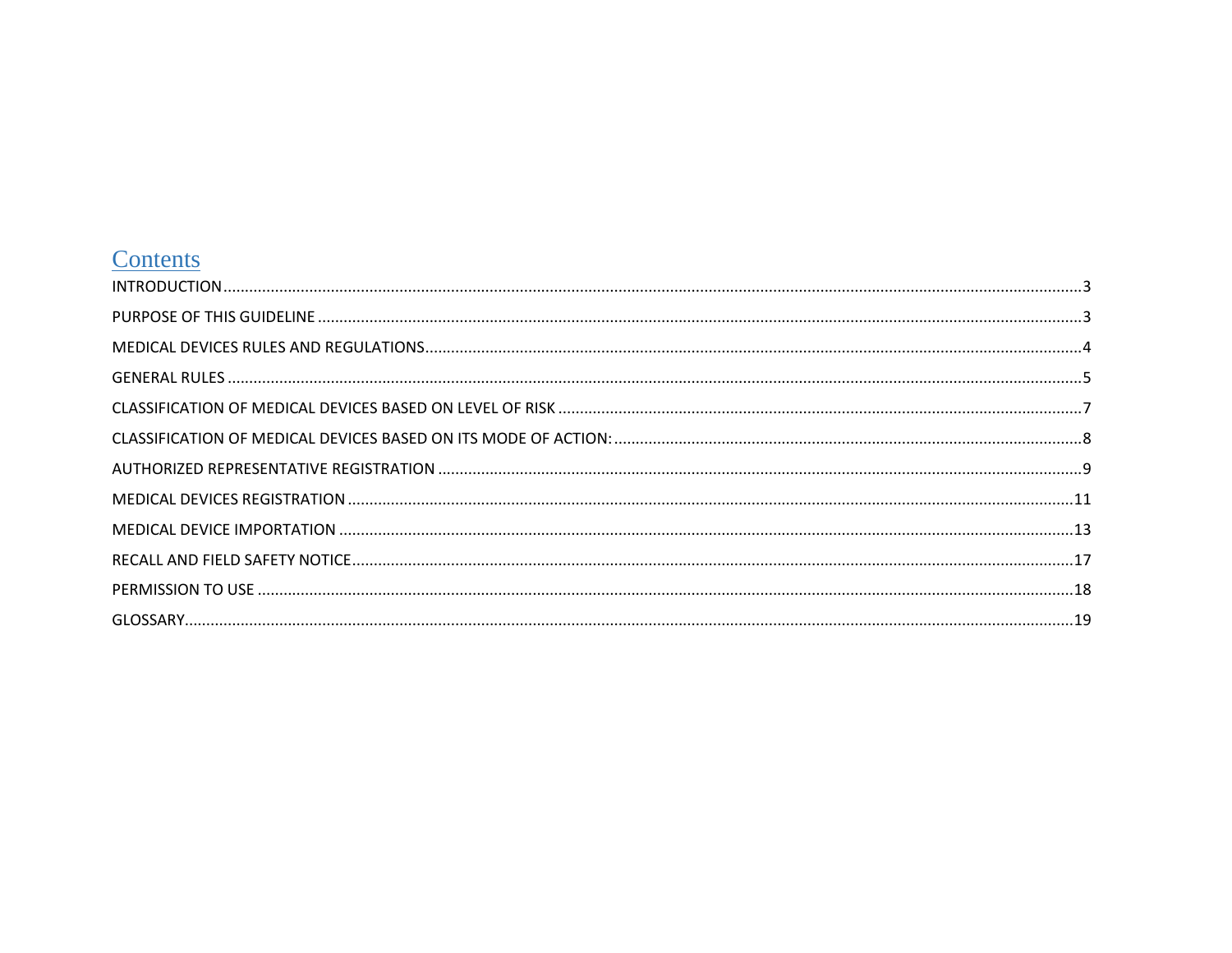# <span id="page-2-0"></span>**INTRODUCTION**

The **National Health regulation Authority (NHRA)** works to protect the public and promote quality and patient safety by setting appropriate guidelines and policies in line with international guidelines and best practice. As medical devices represent a vast part of patient care, it is vital to provide a harmonized regulatory system to ensure the quality and safety of all medical devices imported and prevent the entrance of ineffective or unsafe devices to Bahrain market.

This guideline was laid down to provide safeguard measures for Patients, appliers, users and third parties against possible hazards they may be exposed to while operating such devices. Medical device regulations in Bahrain are supervised by **NHRA** which grants all medical devices suppliers the permission of importation based on international standards and defined process covered in this document. Any medical device intended to be placed in the market, should be governed by this guideline. Accessories or spare parts associated with a medical device shall be assessed and authorized in accordance with this guideline.

*This document is subject to frequent updates, therefore please use it to get general overview of Bahrain medical device regulations, however for requirements and details provided kindly make sure to visit the website to be updated with the latest information.* 

## <span id="page-2-1"></span>**PURPOSE OF THIS GUIDELINE**

- Set a single guideline for all medical devices manufacturer, local agent, importers, users and distributors guiding through proper rules and regulations to consider before and after importing a medical device to the kingdom of Bahrain market.
- Standardize the process and requirement of medical devices registration and importation
- Control the quality of medical devices imported to Bahrain medical field, to ensure patient and users safety.
- Regulates Medical Devices **Pre - On -Post** marketing practices.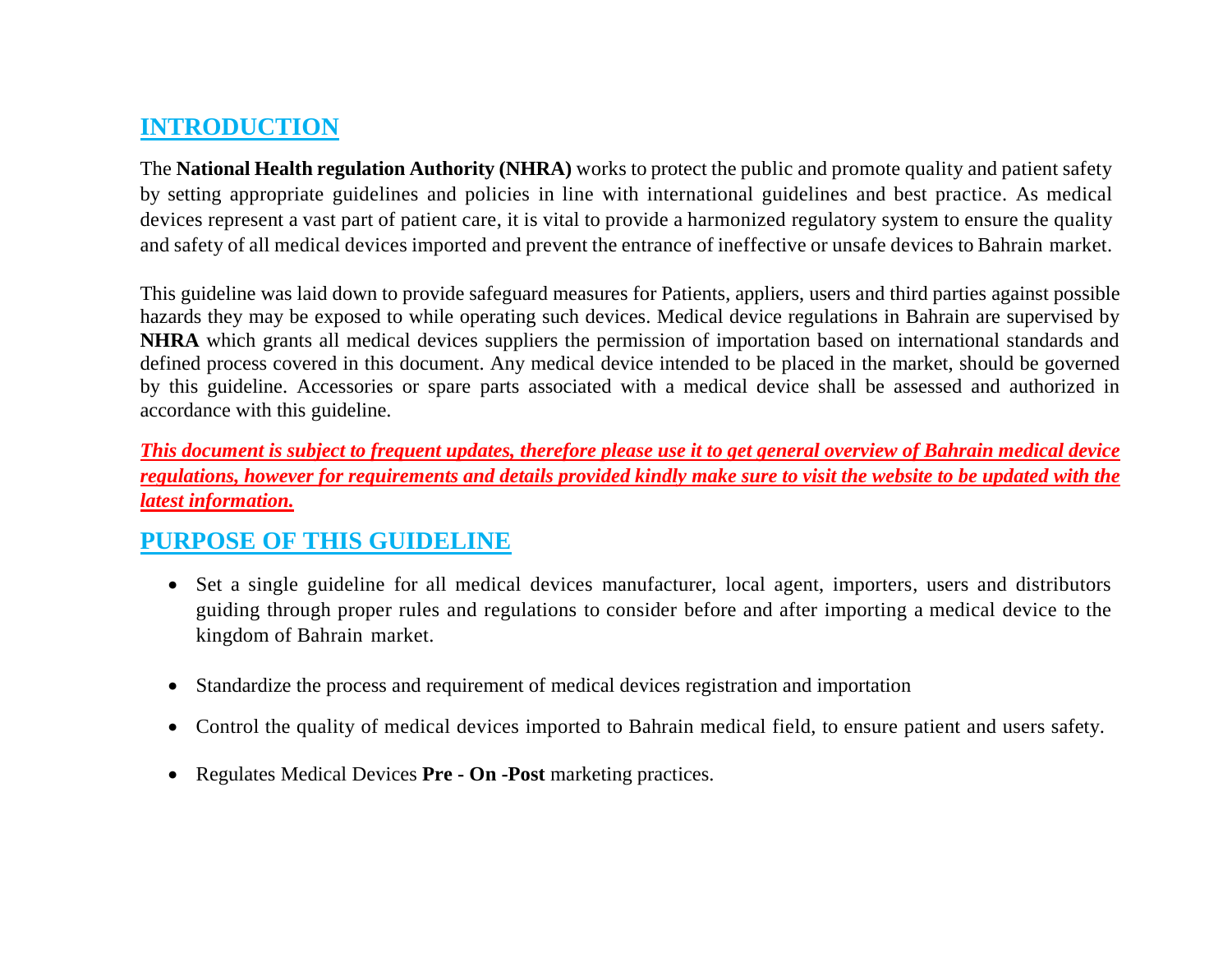## <span id="page-3-0"></span>**MEDICAL DEVICES RULES AND REGULATIONS**

This Guideline have been adapted from various international Regulations including:

- 1. **WHO** World Healthcare Organization
- 2. **FDA** Food and Drug Association
- **3. The European Commission**
- 4. **SFDA** Saudi Food and Drug Administration
- 5. **TGA** Australian Government
- 6. **MHRA** Medicines and Healthcare Products Regulating Agency
- 7. **ISO** International Standards Organization
- 8. **AHWP** Asian Harmonized Working Party
- 9. **PMDA** Pharmaceuticals and Medical Device Agency

Violation to one or the whole requirement published in this document will be considered as a non- compliance to the national regulation of medical devices importation. This shall constitute a legitimate factor to reject the importation of the medical device into Bahrain port, or any legal actions stated in the Kingdom of Bahrain Rules and Regulations.

For more information about NHRA regulations and guidelines explained in this **g u i d e l i n e s p l e a s e v i s i t**: <https://www.nhra.bh/Departments/MDR/>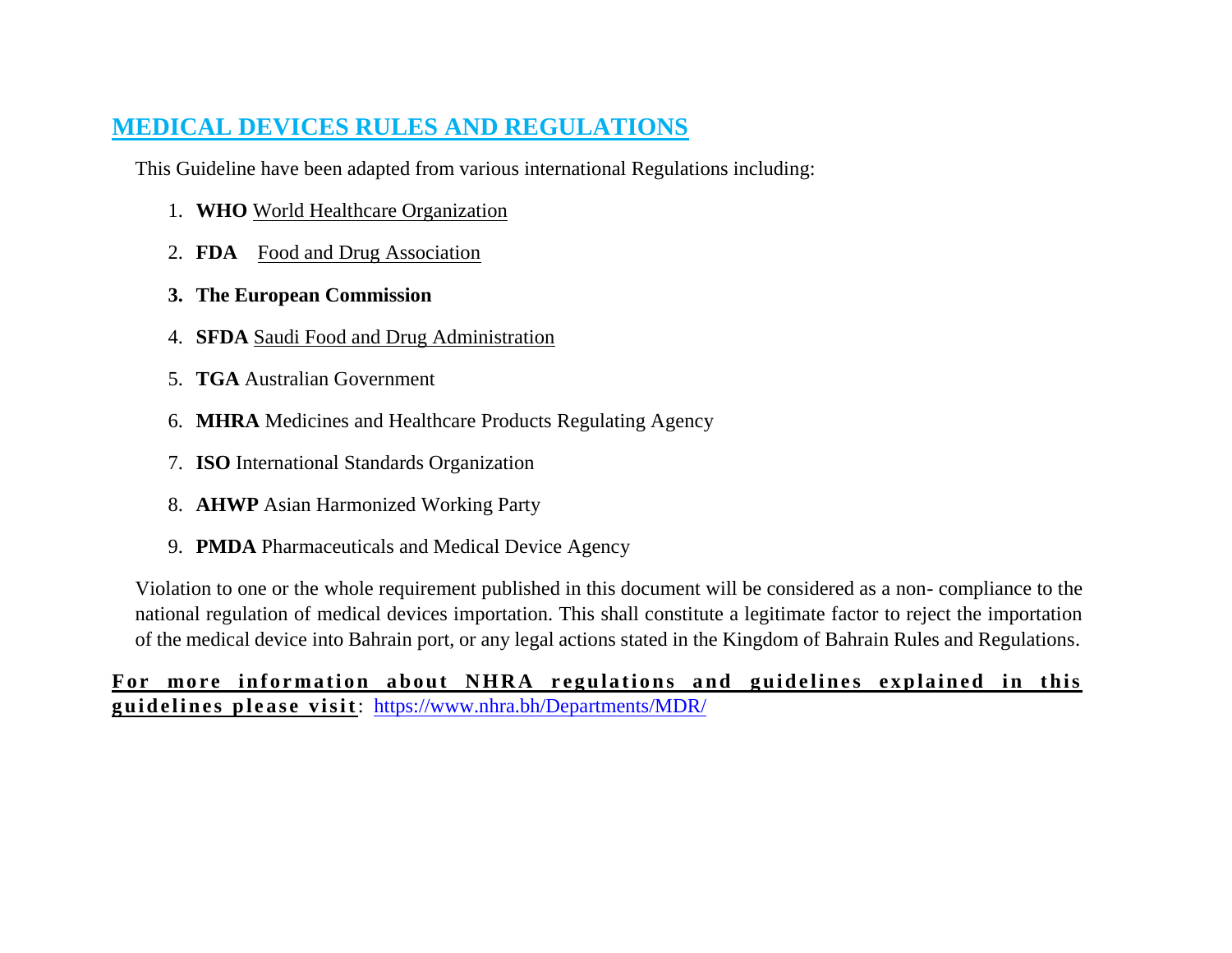### <span id="page-4-0"></span>**GENERAL RULES**

- 1- NHRA regulates the importation of medical devices Class II and III only; which is mapped to the HS codes and listed on NHRA website to facilitate the importation approval for importers.
- 2- Health care facilities, Importer, clearance agents, regulatory affairs can apply on OFOQ.
- 3- Request submission on "OFOQ" must be before shipping the item in order to grant pre-approval before shipment arrives at Bahrain port.
- 4- All imported medical device should be installed or marketed to a licensed healthcare facility.
- 5- Importation of **used/refurbished medical device** is **prohibited**.
- 6- Maximum number of samples or for personal use allowed for importation without QAC is 3 only, the term of "sample" should be stated in the invoice.
- 7- Importation of Combined medical devices must be done through authorized representative from the legal manufacturer
- 8- If the product in the submitted request is registered as a medical device in Saudi food and drug and has a **valid SFDA** (Medical Device Marketing authorization) then it can be replaced for OAC & OMC and the request will be approved directly.
- 9- One of the following **15 reference countries** should classify the product as a medical device **(Saudi Arabia, America, Australia, Canada, Japan, New Zealand, Switzerland, United Kingdom, France, Ireland, Netherlands, Denmark, and Belgium).see Annex 1**
- 10-If the product classification is **class I, Non sterile** and made in one of the European Countries then a **Declaration of conformity** document from the manufacturer should be submitted with the request and can be replaced for QAC & QMC.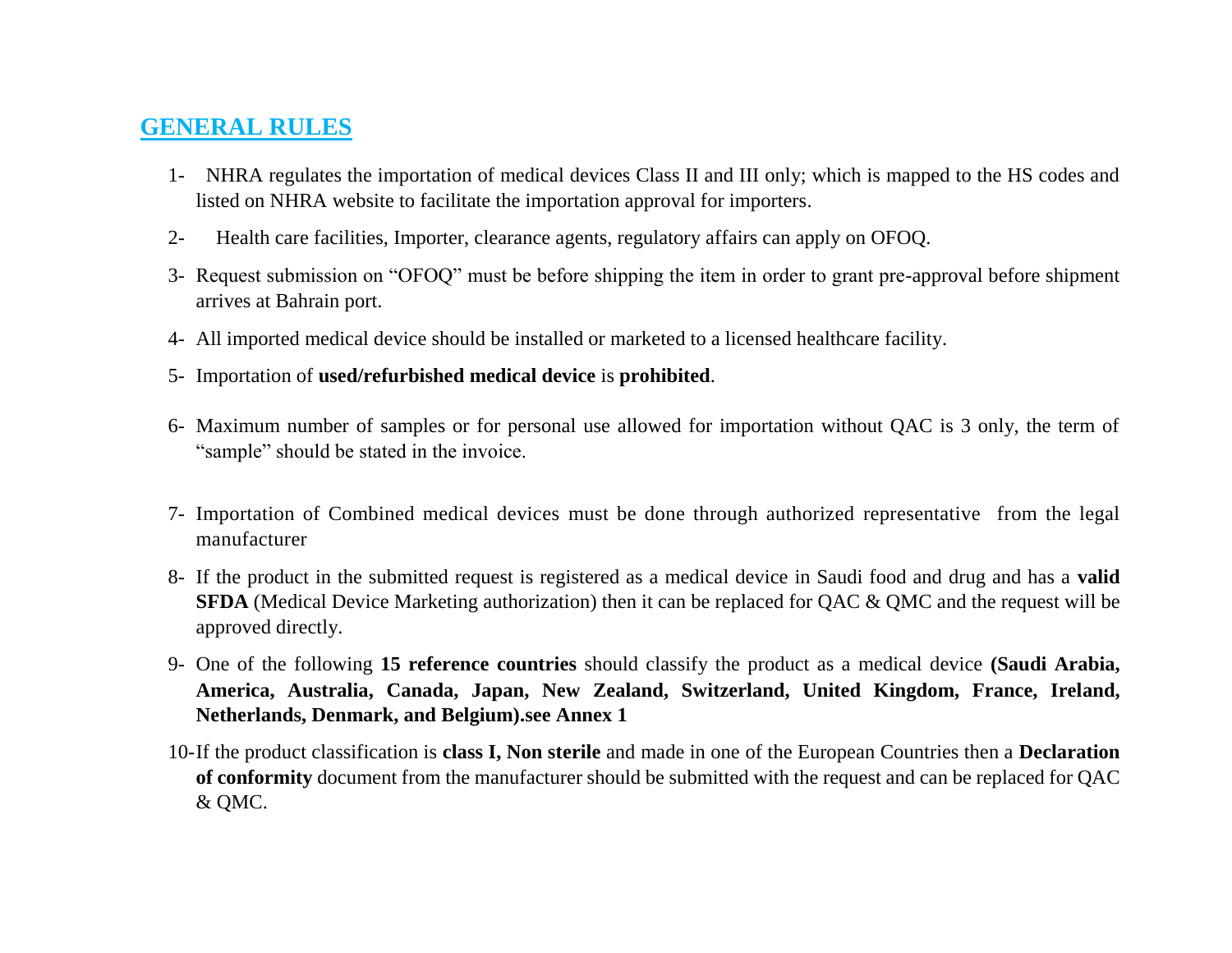- 11-In case of importing **Cold chain products**, i.e. (2-8 ℃), the temperature data logger must be provided to NHRA to ensure good storage conditions; from the port of shipping "the manufacturer", to Bahrain ports. Conditional Preapproval will be granted before the shipment arrives, given that the importer does not distribute the devices until NHRA approves the data logger after the shipment arrives.
- 12-**Registration** is not linked to importation process whether HS code is regulated by NHRA or not.
- 13-Registration of medical devices is done after the registration of the authorized representative in NHRA.
- 14-All medical devices must be registered class I, II and III.
- 15-Only authorized representative can apply for medical device register.
- 16-In some shipments sample will be requested for evaluation, where approval cannot be granted until the shipment arrives, in these case the sample should be provided **sealed by customs** and should match with document provided in order to clear the shipment.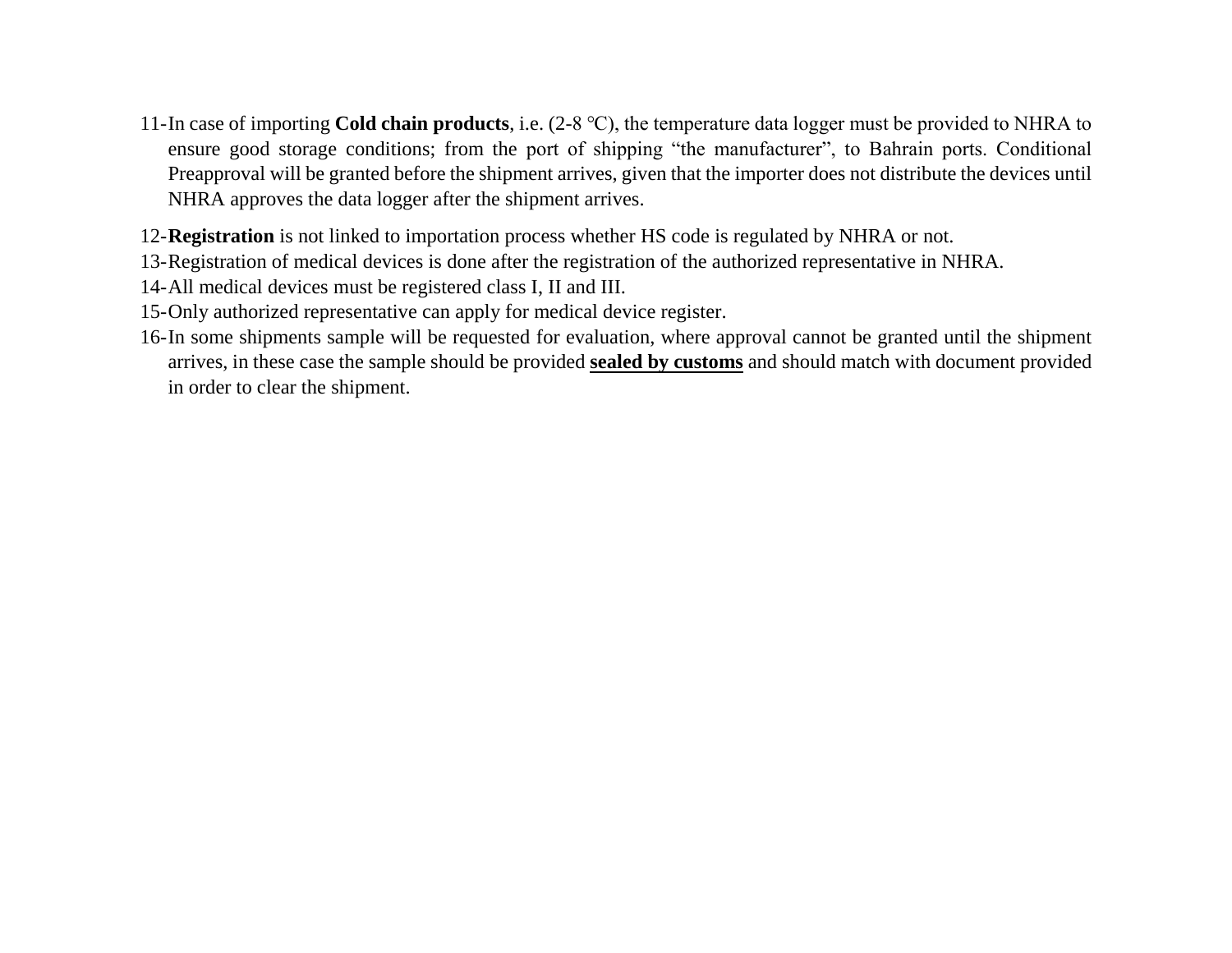### <span id="page-6-0"></span>**CLASSIFICATION OF MEDICAL DEVICES BASED ON LEVEL OF RISK**

**Medical devices** are classified based on the level of risk inherent. Classification is determined based on a criteria applied to a vast range of different medical devices and technology at the time of manufacturing, for example; the intended use, the duration of contact with the body and the degree of invasiveness.

These classifications are determined by the manufacturer to be considered by all healthcare regulators, organizations and users at all time.



The Kingdom of Bahrain medical devices classification categories are as shown in the table below: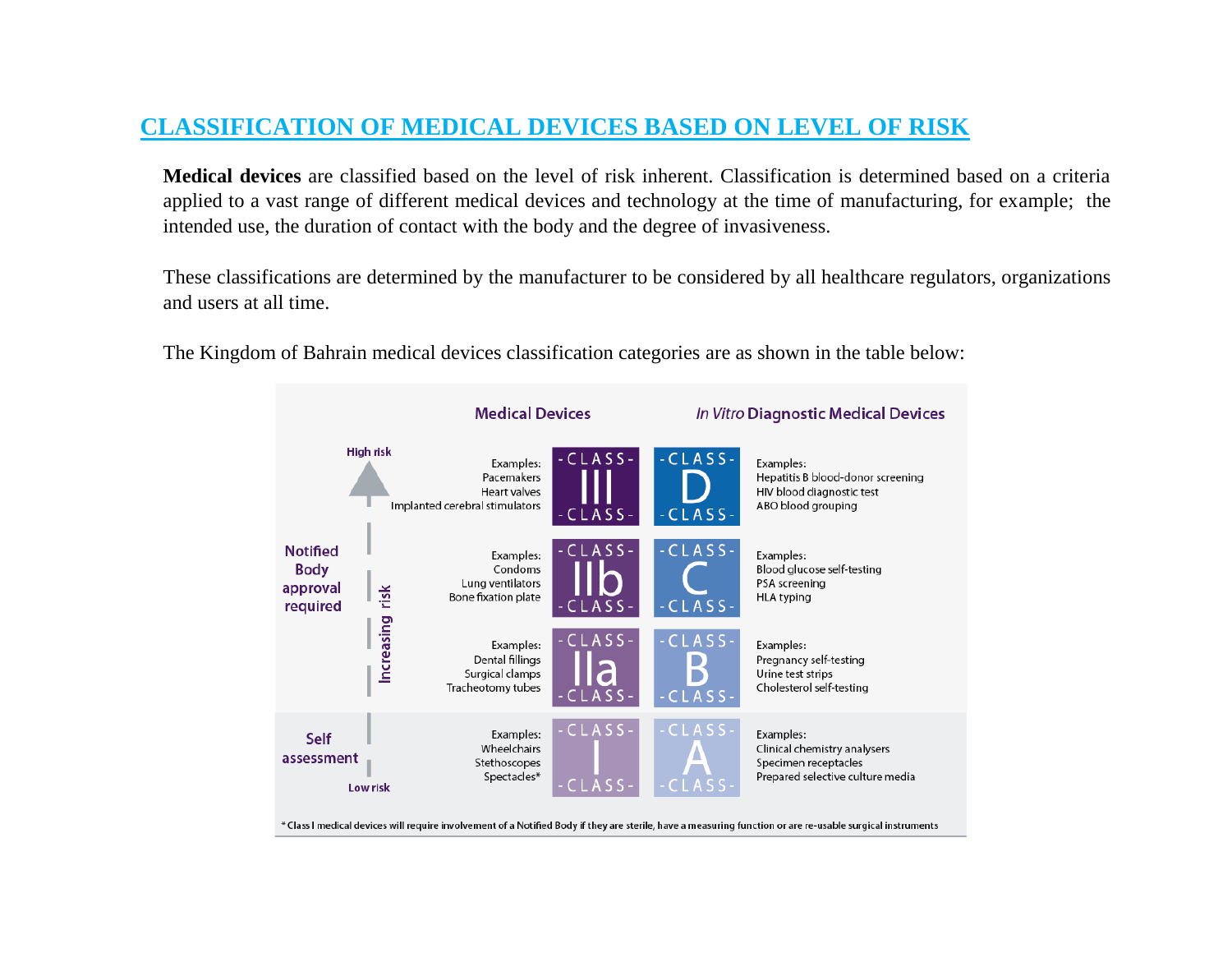### <span id="page-7-0"></span>**CLASSIFICATION OF MEDICAL DEVICES BASED ON ITS MODE OF ACTION:**

1. If the product was not classified as a medical device in one of the regulatory authorities of **reference countries**, the following criteria must be full filled:



2. If the above criteria are not met, the item will then be sent to the **Classification Team** for assessment based on the recognized standards.

3. If the product is classified as Medical Device but it holds a Pharmaceutical HS code, the requirements of **Combined Medical devices** must be full filled prior to importation.

*All Combined Medical devices registered before April 2016 will be reviewed once are tended to be renewed to match with the new classification requirement stated above.*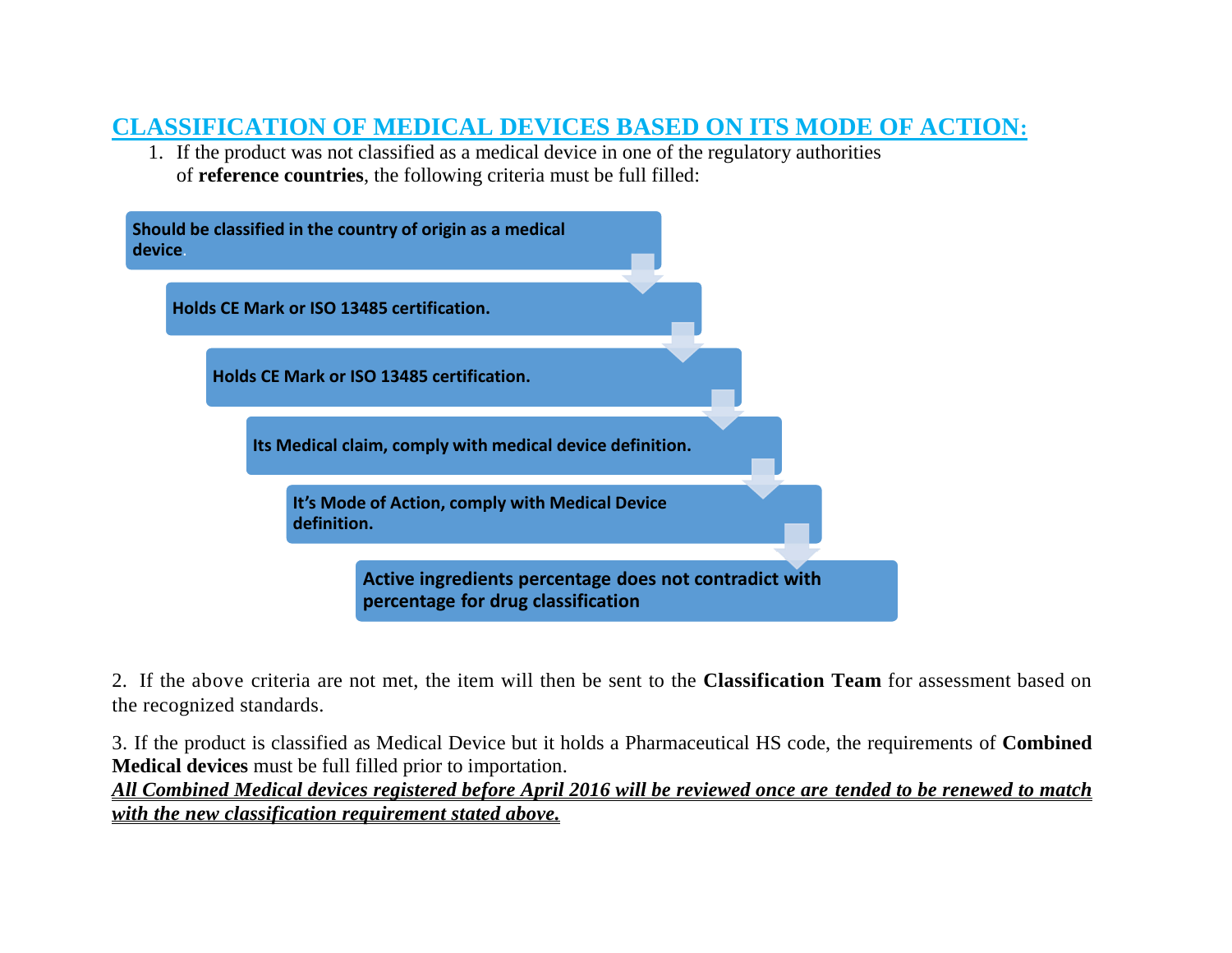# <span id="page-8-0"></span>**AUTHORIZED REPRESENTATIVE REGISTRATION**

All Medical Devices Importers and Authorized Representatives in Kingdom of Bahrain should be registered with NHRA. The aim of this registration is to facilitate the importation process, all registered companies will be listed on NHRA website for marketing purposes and will be able to participate in national tenders.

The required documents should be submitted manually are:

| No.            | <b>Required Documents</b>                                                                                                                                                                |
|----------------|------------------------------------------------------------------------------------------------------------------------------------------------------------------------------------------|
| $\boxed{1}$    | <b>Registration Form.</b>                                                                                                                                                                |
| $\overline{2}$ | Valid Commercial Registration (CR).                                                                                                                                                      |
| $\overline{3}$ | Authorization Letters OR Agreements, valid, signed and stamped by the manufacturer                                                                                                       |
| $\boxed{4}$    | To have a system (Software or Excel sheet) to monitor and trace the distribution of medical devices,<br>maintenance, recall and adverse events.                                          |
| $\overline{5}$ | Policy of the company including Distribution record, Maintenance, complain handling, Recall and Adverse<br>event procedures and it should be mentioned that it is being reported to NHRA |
| $\overline{6}$ | List of company staff with the CVs and qualifications and medical training certificates if any.                                                                                          |
| $\overline{7}$ | List of products with clear scope of service (ex: dental, lab, surgical, ortho).                                                                                                         |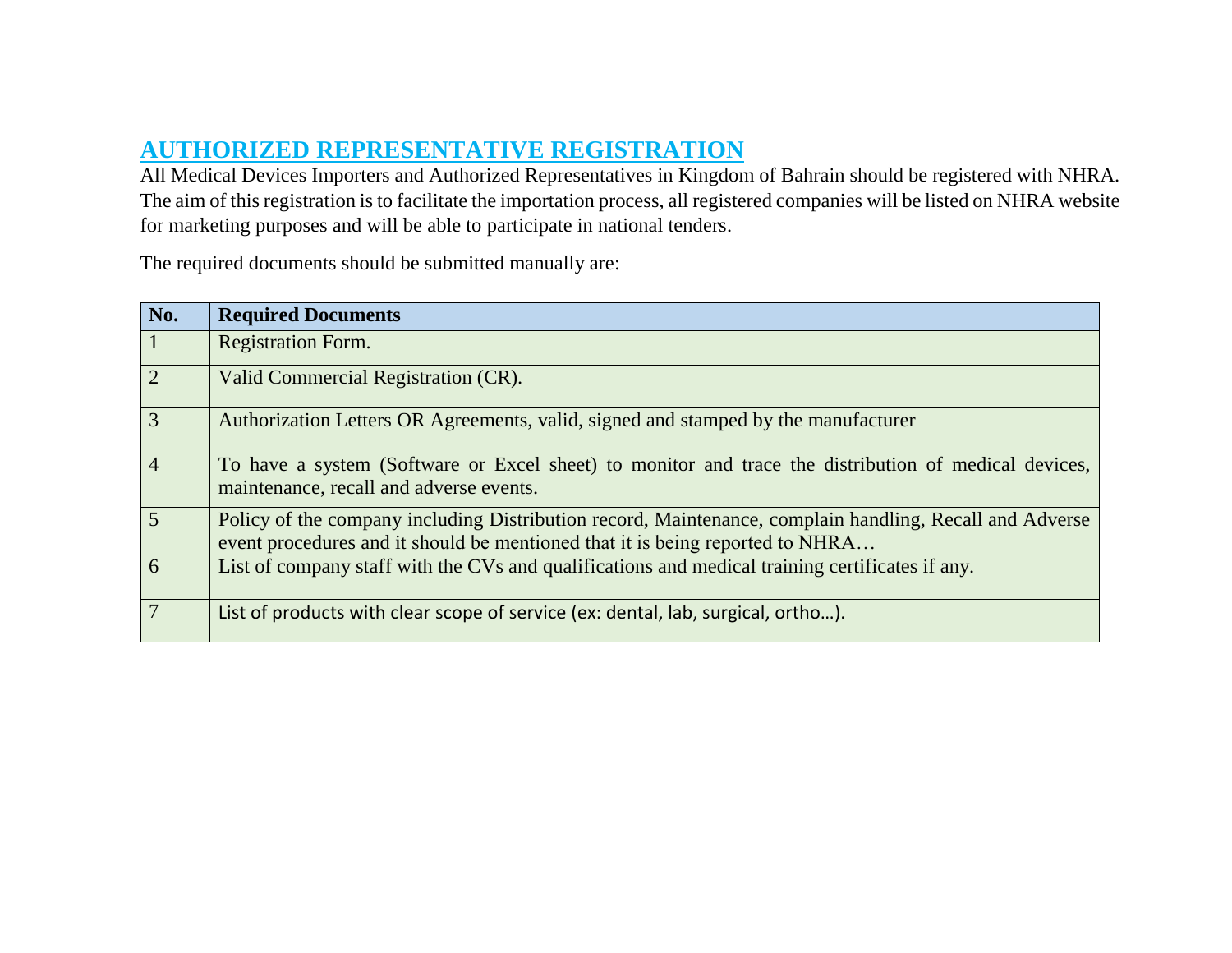#### **Commercial Registration Certificate (CR):**

New importers who are planning to open new companies should obtain **NHRA approval** to have a commercial registration (CR) with an activity **"Sale/Trade in other machinery and equipment and parts-Medical Devices supplies and Related Parts**" that allow them to import medical devices.

Applicant should apply for new CR on **Sijilat website** and choose **code 4659 for medical devices importation activity**, the process is similar to the submission of company registration request but the requirements are minimized to:



| <b>Required Documents</b>                                                                                 |  |
|-----------------------------------------------------------------------------------------------------------|--|
| <b>Company Registration Form.</b>                                                                         |  |
| Policy of the company clarifying the procedures that should be implemented in medical devices importation |  |
| including the distribution process, complaint handling, recall and adverse events.                        |  |
| System (software OR excel sheet) for tracing and monitoring the imported and marketed medical devices     |  |
| including device name, model, lot number, serial number, manufacturer name and end-user details.          |  |

Applicant should submit the above requirements **manually**, if the requirements are full filed, an inspection visit to the company will be scheduled to check that NHRA requirements are implemented then the CR will be issued to **Sijilat** website.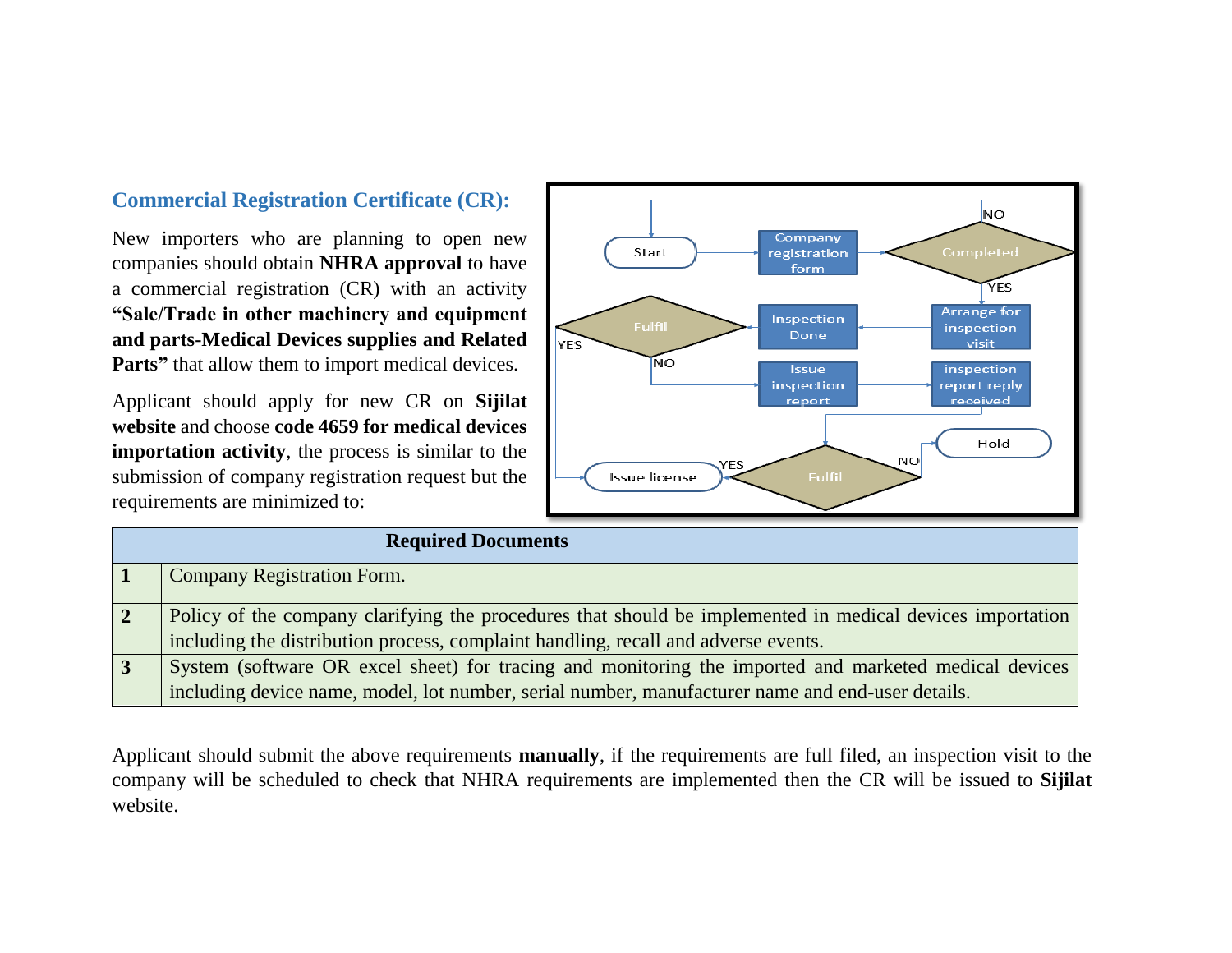# <span id="page-10-0"></span>**MEDICAL DEVICES REGISTRATION**

Registration of medical devices is done after ensuring the compliance of medical devices with international standards of quality and safety. Only **NHRA registered authorized representative** are allowed to register their medical devices.

For harmonization purposes the SFDA certificate is considered by NHRA as a fast track to register the device, therefore medical devices that are already registered in SFDA can obtain the certificate in maximum 4 working weeks given that all requirements are provided as per NHRA regulations, otherwise if the device is not registered in SFDA the process will be done during 8 working weeks.

#### **There are two process for Medical Device Registration:**

| <b>SFDA</b> | Which means medical devices that are registered in Saudi Food and Drug Administration. (have<br><b>MDMA</b> certificate) |
|-------------|--------------------------------------------------------------------------------------------------------------------------|
| Non-SFDA    | Medical devices that are <b>NOT</b> registered in Saudi Food and Drug Administration.                                    |

#### *Each process has a checklist including the required documents and a form which should be submitted manually through an appointment.*

The **validity** of the medical device license is 3 years in case of SFDA medical devices and for Non-SFDA medical devices the validity will be according to the submitted quality assurance certificate expiry date.

### *The renewal of medical device license should be 9 months before expiry date.*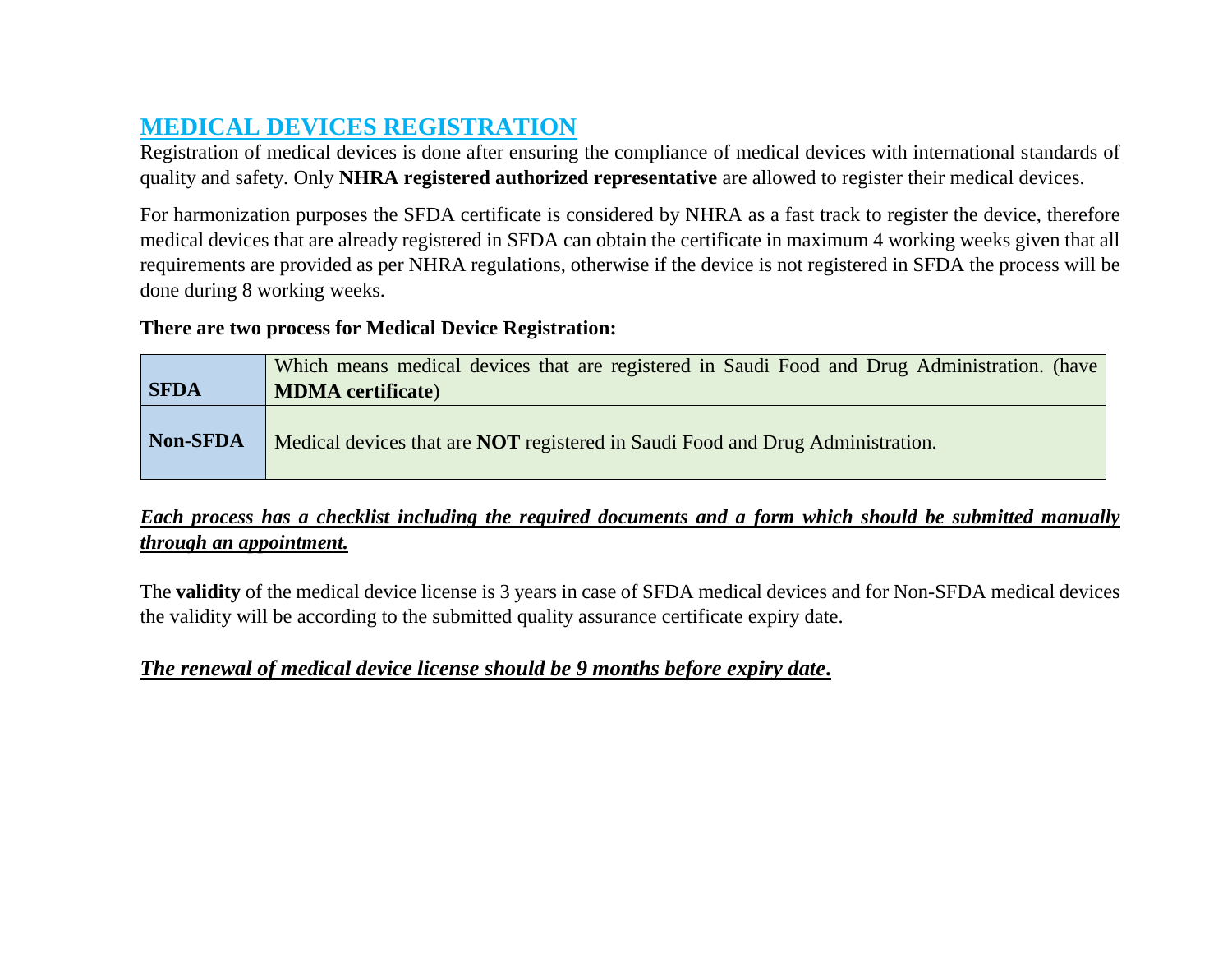#### **Variation**

The medical device license can be amended during the validity period according to the type of variations done in device details which can be:

#### **Minor Variation**

Any modification that does not affect safety or performance of a medical device which obtained a marketing authorization

#### **Major Variation**

Any modification that does affect safety or performance of a medical device, such as changing the physical manufacture location, changing detailed specification of the device.

Minor changes can be amended via an official letter from the manufacturer, however Major changes means that medical devices registration form must be submitted and the previous license will be cancelled.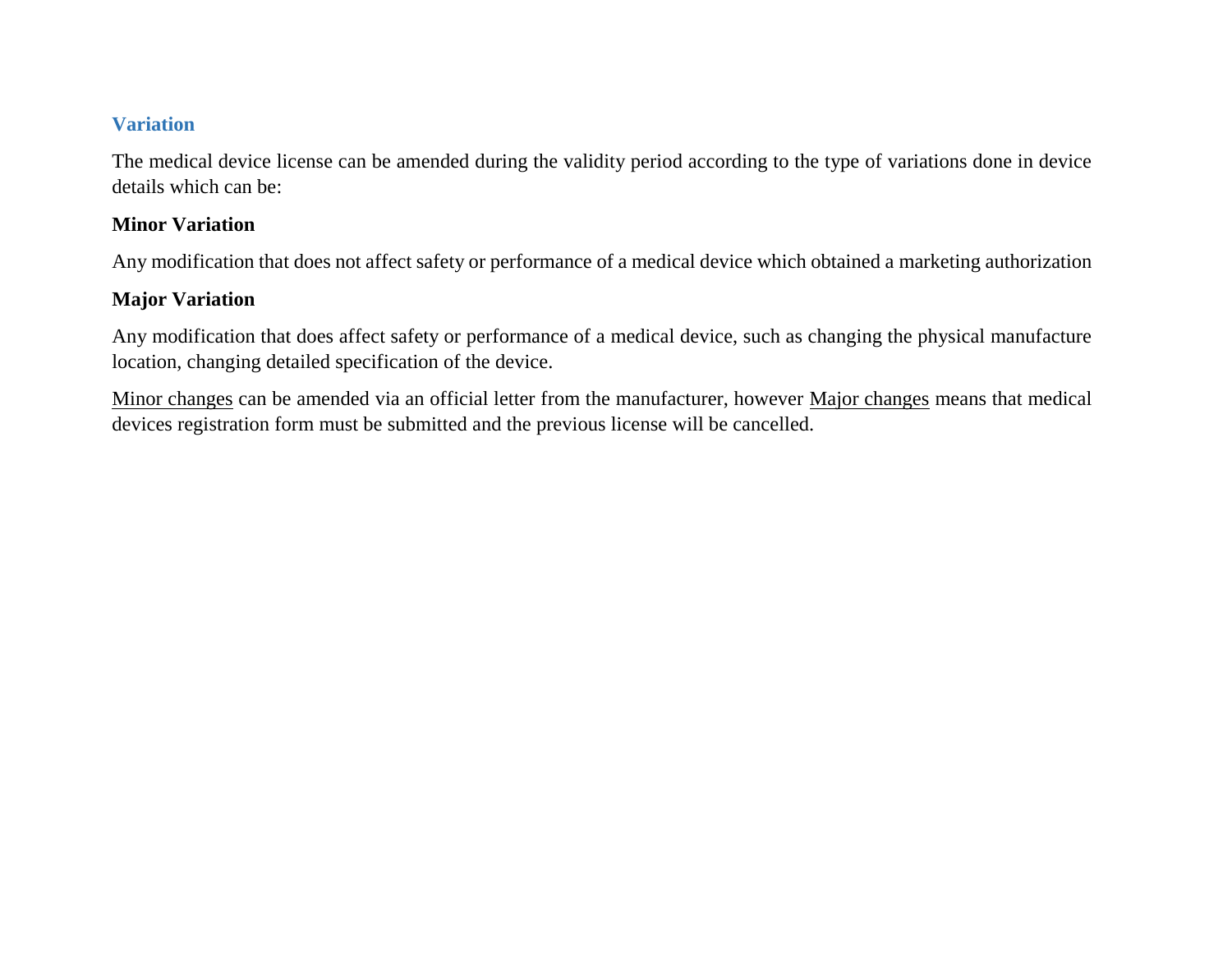# <span id="page-12-0"></span>**MEDICAL DEVICE IMPORTATION**

 This guideline is intended to highlight the process and requirements to get the pre-approval of medical devices importation through OFOQ system. Starting from 2016 all medical devices with the HS code listed under ministry code **2251** must be granted with NHRA pre-approval by submitting the required documents on OFOQ system.

The required documents to be uploaded on OFOQ for medical device importation are:

| No.            | <b>Required Documents</b>                                                                                      |
|----------------|----------------------------------------------------------------------------------------------------------------|
| $\vert 1$      | Invoice including HS Code/ Manufacturer Name & Country of Origin.                                              |
| $\boxed{2}$    | Country of origin Certificate or (Free sale certificates / competent authority registration certificates.      |
| $\overline{3}$ | Product quality assurance certificate, (example: SFDA, FDA, CE or ISO 13485), it should be verified and issued |
|                | by a recognized certifying body.                                                                               |
| $\overline{4}$ | Catalog and it should contain the imported item part number.                                                   |
|                | Required documents must be provided in the following cases:                                                    |
| $\vert$ 1      | Authorization letter from the manufacturer to invoice issuer:                                                  |
|                | If the invoice is issued from third party.                                                                     |
| $\boxed{2}$    | Declaration of conformity issued from the manufacturer containing full details about shipment and stating it   |
|                | will be delivered to Bahrain market through a third party:                                                     |
|                | In case the invoice is not issued from manufacturer or Authorized Representative.                              |
| $\overline{3}$ | Relationship letter from QAC holder to the invoice issuer:                                                     |
|                | In case the invoice is not issued from manufacturer.                                                           |
| $\overline{4}$ | Samples sealed from customs:                                                                                   |
|                | In case of importing contact lenses OR surgical instruments OR upon NHRA request.                              |

**All documents must be in Arabic or English only.**

*If the medical device is registered in NHRA then only the medical device license with the invoice will be submitted on OFOQ to obtain pre-approval to clear the shipment from customs.*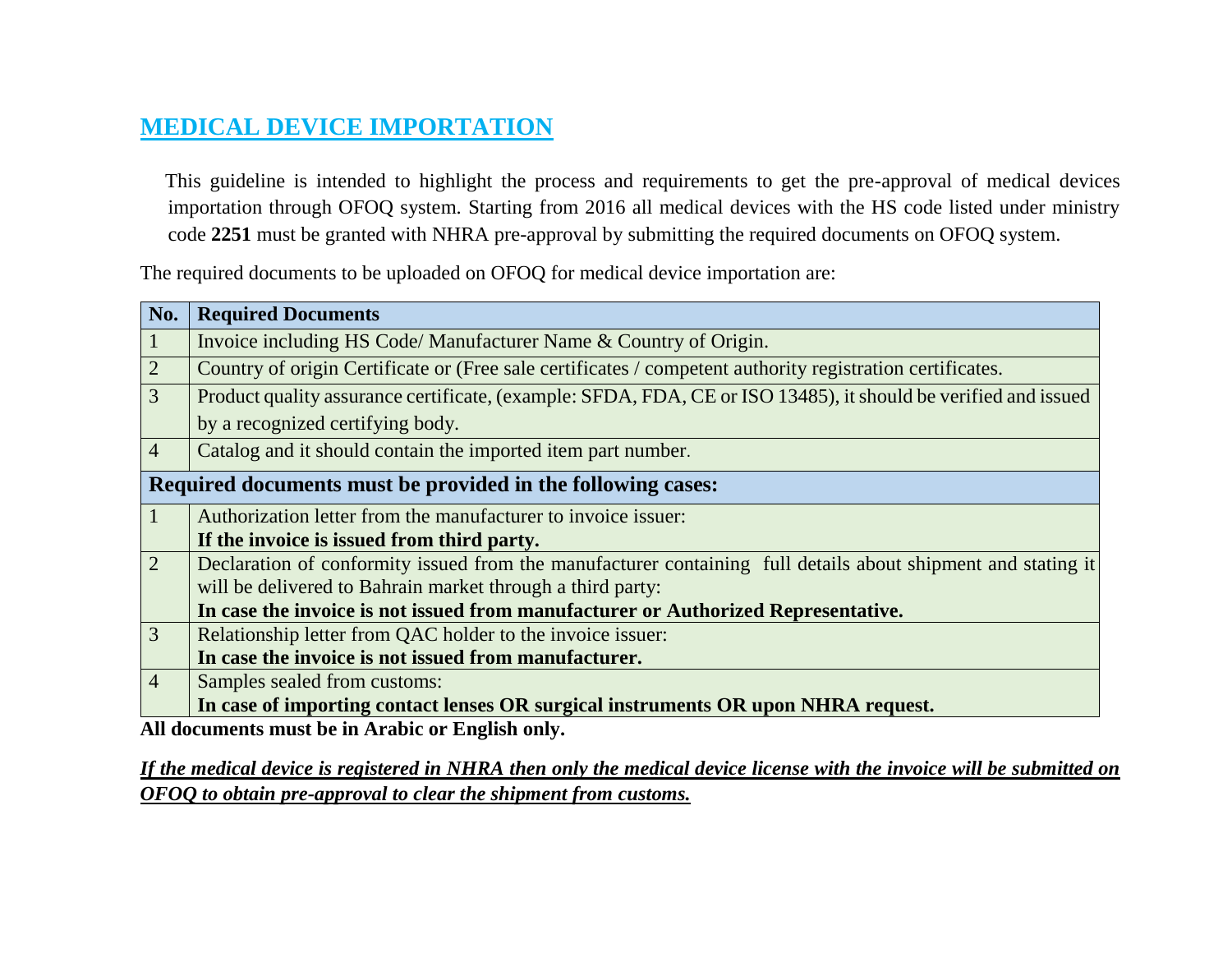#### **Process of OFOQ Application**

For new applicants, In order to be able to use "OFOQ" it is required to have a user name and password, this is can be done by sending a form available on the website [http://www.ofoq.gov.bh](http://www.ofoq.gov.bh/) to the customs through the email: [customs.licensing@customs.gov.bh](http://www.ofoq.gov.bh/)

#### **Importation of Combined Medical Devices.**

This guideline is intended to guide all importers through the process of getting combined medical device (CMD) importation pre-approval **manually, with pre-fixed appointment**.

The required documents to obtain the importation permit for combined medical devices:

| No.             | <b>Required Documents</b>                                                                                               |
|-----------------|-------------------------------------------------------------------------------------------------------------------------|
|                 | Free Sale Certificate OR Registration Certificate from Regulatory Authority in country of origin classifies the product |
|                 | as a Medical Device.                                                                                                    |
| $\overline{2}$  | Free Sale Certificate OR Registration Certificate issued from one of the following reference countries :                |
|                 | (SFDA, USA, UK, Australia, Canada, Japan, Switzerland, Ireland, Denmark, Newzland, France, Holland, Belgium.)           |
| $\mathfrak{Z}$  | Invoice with clear item description including HS Code/ Manufacturer Name & Country of Origin.                           |
| $\overline{4}$  | Importer valid commercial record (CR).                                                                                  |
| 5               | Authorization letter from the legal manufacturer to the authorized representative to market the device in the kingdom   |
|                 | of Bahrain.                                                                                                             |
| $7\phantom{.0}$ | (GMP) certificates from the Regulatory Authority in the Country of origin to the legal manufacturer OR Quality          |
|                 | management's system certificates (example: ISO 13485) from a recognized certifying body.                                |
| 8               | Quality assurance Certificates (example: FDA, CE Mark, ISO 13485) from a recognized certifying body along with          |
|                 | a verification of its validity from the issuer.                                                                         |
| 9               | Product intended use /Product Art work.                                                                                 |
| 10              | Device Classification based on level of Risk. (I, II, III).                                                             |
| 11              | <b>GMDNS</b><br>Product<br>Code<br>Description.                                                                         |
|                 | *Global Medical Device Nomenclature System.*                                                                            |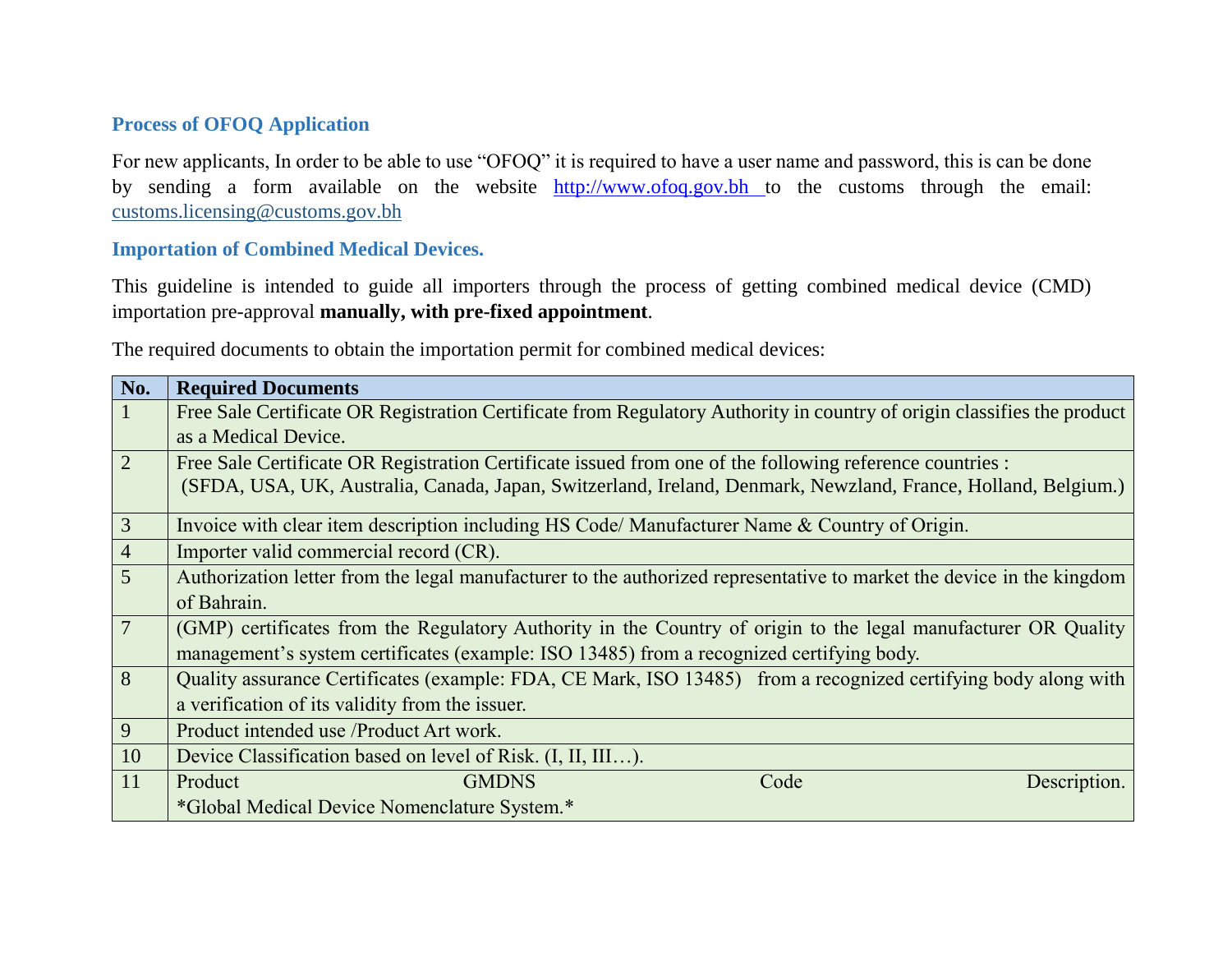#### **Quality Assurance Certificate**

All Medical Devices that are being imported and marketed in the Kingdom of Bahrain should have a **Quality Assurance Certificate (QAC)** to ensure a good manufacturing process as per global standards and ensure patient safety and public health.

To check if your certificates are issued by a recognized please visit **"European Commission"** website for **CE certificate**  and **"IAF"** website for **ISO certificate.**

#### **European Commission website**

<http://ec.europa.eu/growth/tools-databases/nando/index.cfm?fuseaction=country.main>

#### **IAF website**

[https://www.iaf.nu//articles/IAF\\_MEMBERS\\_SIGNATORIES/4](https://www.iaf.nu/articles/IAF_MEMBERS_SIGNATORIES/4)

*NHRA should be in the mailing loop if verification is done through mail, if not, a capture of certificate validity from certifying body website should be attached in the request.*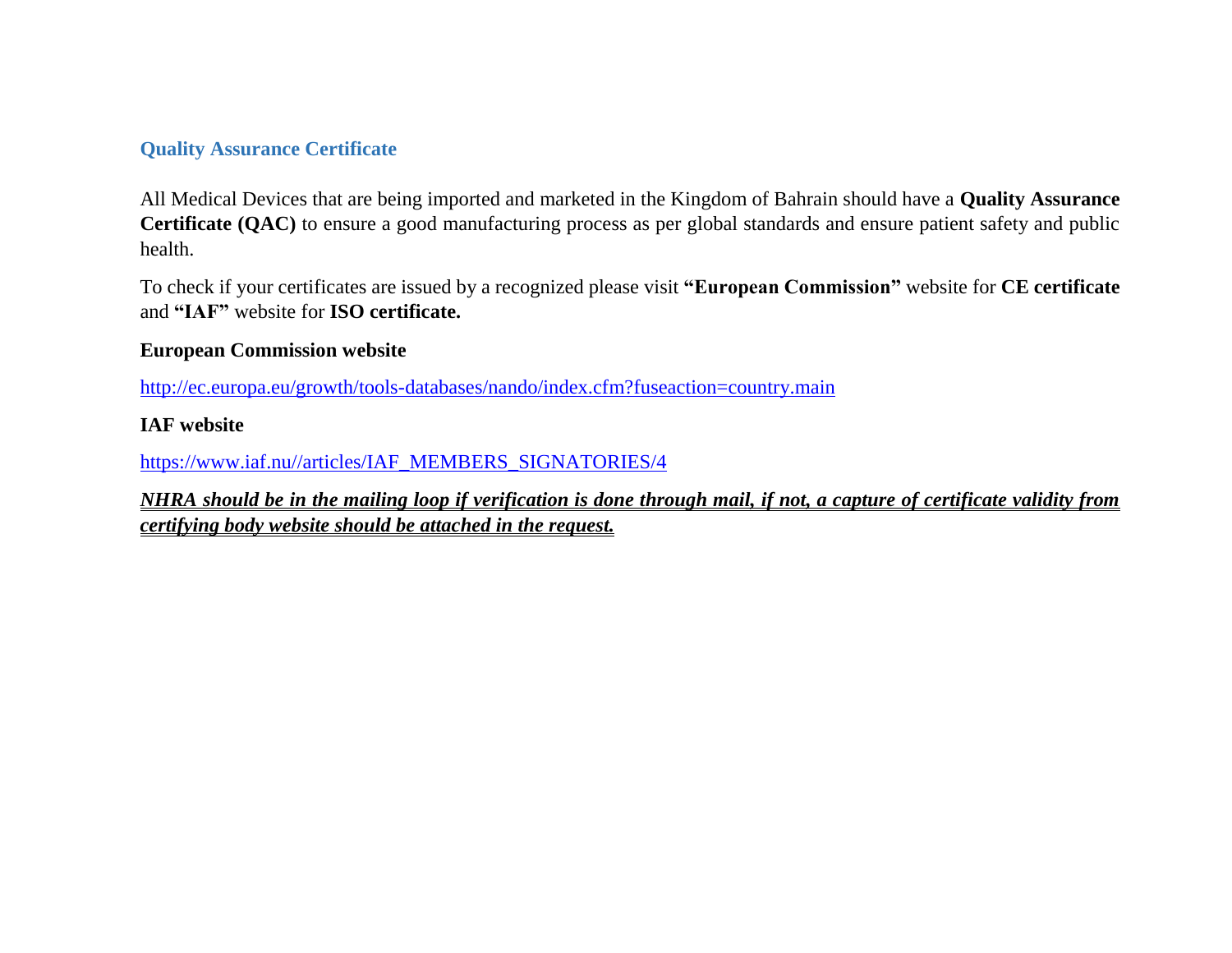#### **Importation of Medical Devices with Biological Material**

The process and requirements of importing medical devices made from biological materials differs from the active and combined medical device importation due to the fact of biological materials sources declaration needs and even the transportation and the use limitations.

The required documents to get the pre-approval for importation must be submitted manually:

| No.            | <b>Requirements</b>                                                                                                                                                                                                                    |
|----------------|----------------------------------------------------------------------------------------------------------------------------------------------------------------------------------------------------------------------------------------|
| $\mathbf{1}$   | Official letter from the end-user stating the quantity needed for transplantation and not for storage.                                                                                                                                 |
| $\overline{2}$ | Declaration of conformity issued from the manufacturer stating that the product is classified as a Bio-therapeutic<br>medical device.                                                                                                  |
| 3              | Invoice and LPO.                                                                                                                                                                                                                       |
| $\overline{4}$ | Country of Origin Certificate of the product issued from the competent authority.                                                                                                                                                      |
| 5              | Information about the imported medical device.                                                                                                                                                                                         |
| 6              | Country of origin registration certificate of the center exporting the biological materials, center should be recognized<br>by international agencies. Or Registration Certificate issued from Saudi Center for Organ Transplantation. |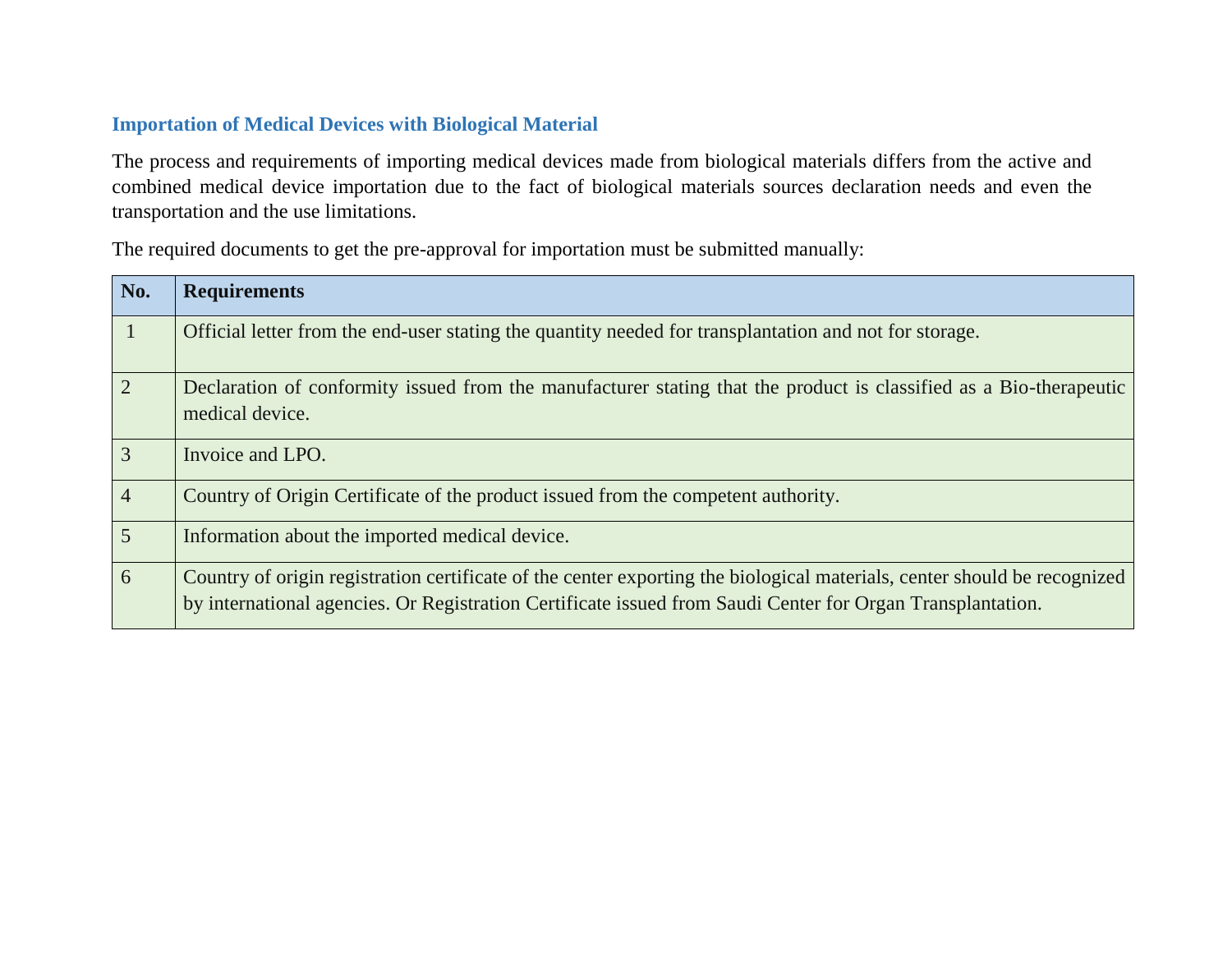#### **Medical Devices Personal Importation**

In order to obtain the pre-approval for importing personnel use medical devices (For example, contact lenses, blood pressure monitor, home use blood glucose meter…etc.), applicant should provide the following required documents either manual or through OFOQ system according to **HS Code**:

| No.            | <b>Requirements</b>                                                                                                               |
|----------------|-----------------------------------------------------------------------------------------------------------------------------------|
| $\vert$ 1      | Healthcare professional prescription to ensure that the purchased medical device suits health condition.                          |
| $\boxed{2}$    | The invoice, and the quantity should not exceed 3 devices, or 3 months adequate supply.                                           |
| $\overline{3}$ | The quality assurance certificate to ensure safety and good manufacturing as per international standards.                         |
| $\vert 4$      | Medical device catalogue to ensure it is for personnel use and doesn't require to be used by a qualified person (when<br>needed). |

# <span id="page-16-0"></span>**RECALL AND FIELD SAFETY NOTICE**

Manufacturers or their representatives may sometimes need to undertake corrective or preventative action in relation to their medical devices. These include safety related field corrective actions taken by the manufacturer to reduce the risk of harm to patients, operators or others and/or to minimize the re-occurrence of the event.

When a Recall/ field safety notice is issued by a medical device manufacturer to the Kingdom of Bahrain market, NHRA seek confirmation from the local agent that the required action has been completed. Users of the affected medical devices should review the relevant information and follow the guidance provided.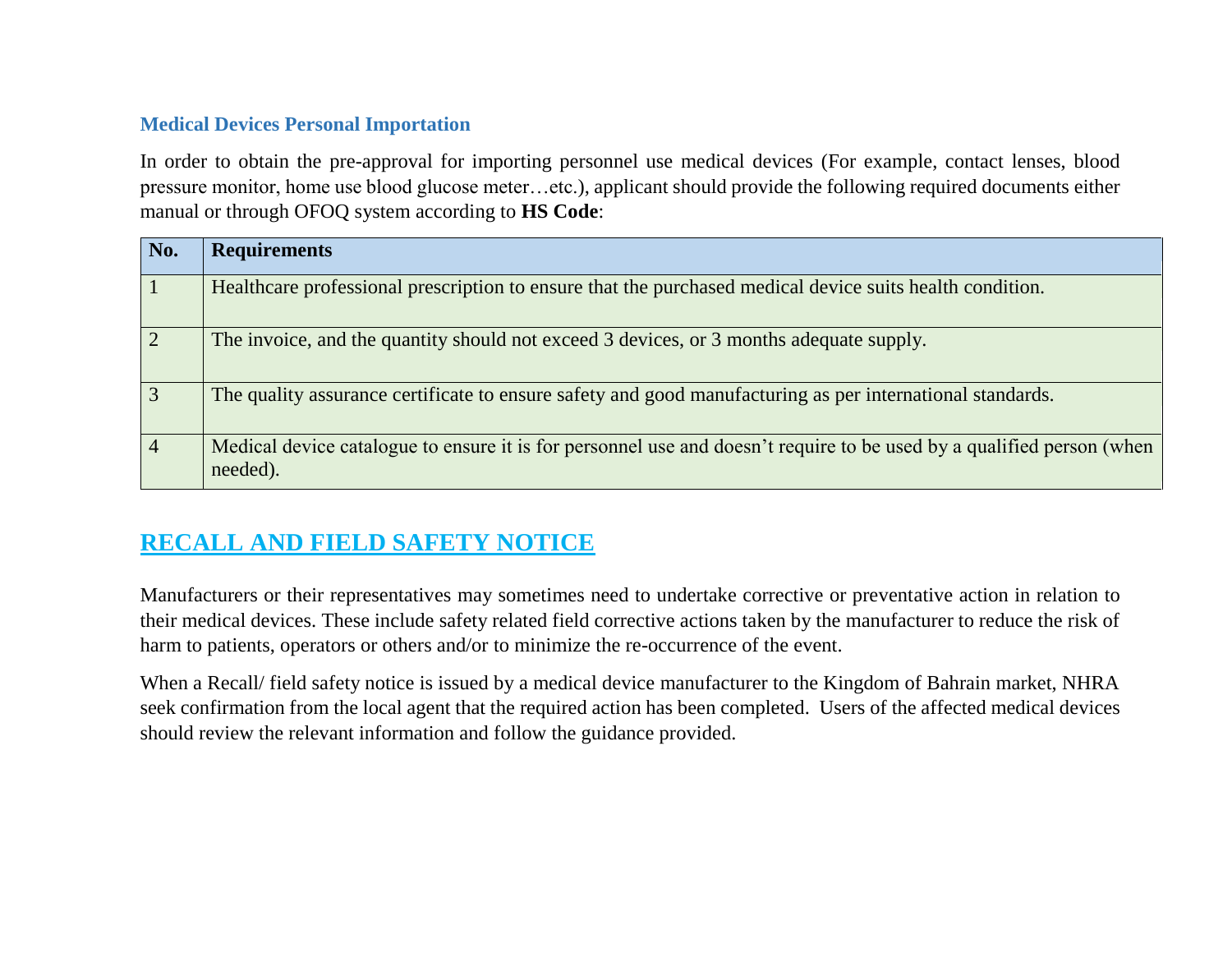# <span id="page-17-0"></span>**PERMISSION TO USE**

All licensed Healthcare facilities should obtain the **Permission to Use** for their medical devices in the facility, where the medical devices should be in compliance with the specialization of the healthcare facility and international quality and safety standards.

The required documents are:

| No.            | <b>Required Documents</b>                                                                                                                                                                   |
|----------------|---------------------------------------------------------------------------------------------------------------------------------------------------------------------------------------------|
| $\mathbf{1}$   | A list of medical devices should be submitted by all healthcare facilities with clear description of medical device name,                                                                   |
|                | model, manufacturer name, serial number.                                                                                                                                                    |
| $\overline{2}$ | Valid NHRA Healthcare facility license.                                                                                                                                                     |
| $\overline{3}$ | Quality assurance certificate of the medical device. These certificates should be valid and with a scope matching with<br>the function of the medical devices. (see verification guideline) |
| $\overline{4}$ | Invoice or OFOQ reference number should be provided for purchased medical devices since 2016.                                                                                               |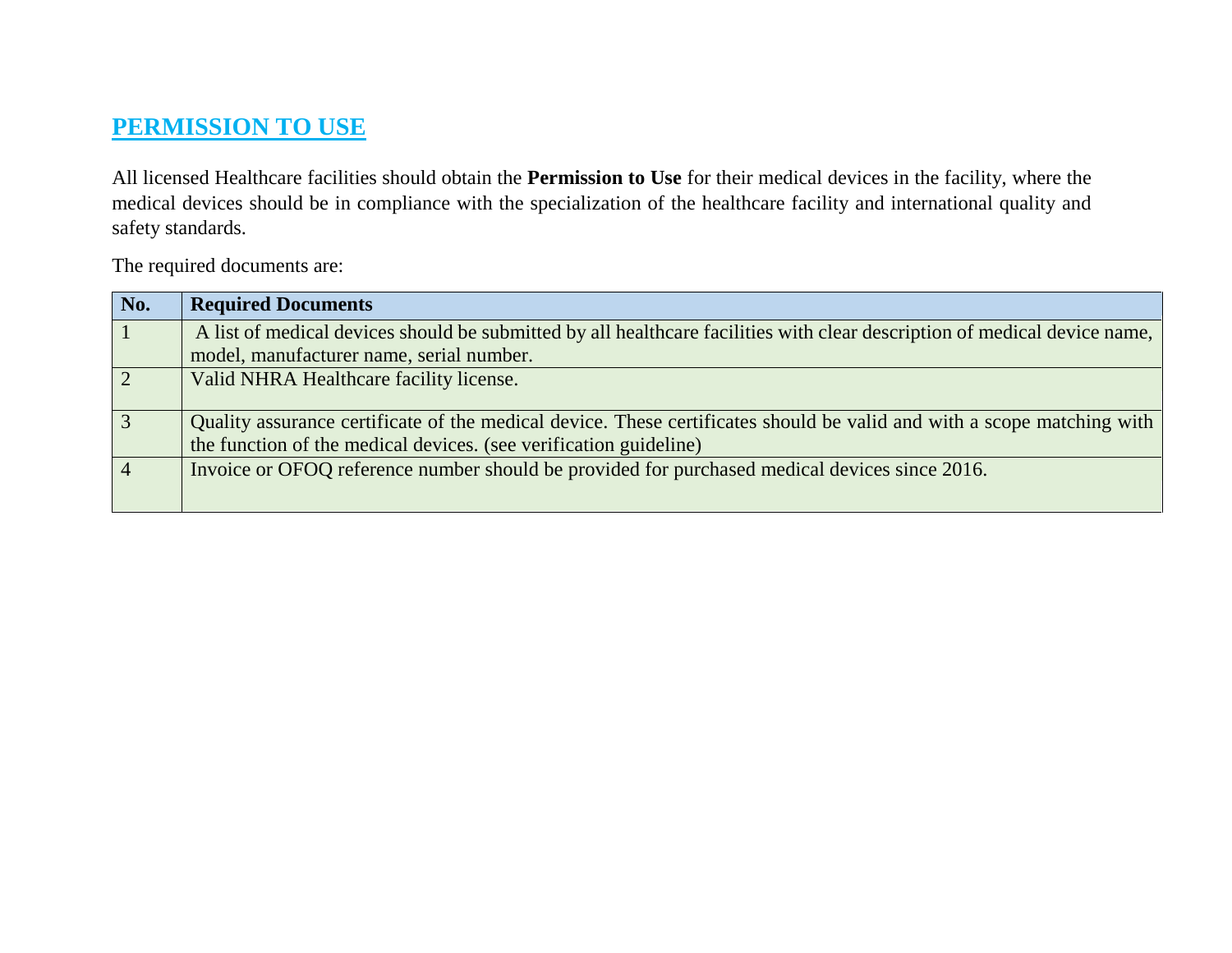# <span id="page-18-0"></span>**GLOSSARY**

| <b>Terminology</b>               | <b>Definition</b>                                                                                                                                                                                                                                                                                                                                                                                                                                                                                                                                                                                                                                                                                                                                                                                                                                                                                                                                                                                                         |
|----------------------------------|---------------------------------------------------------------------------------------------------------------------------------------------------------------------------------------------------------------------------------------------------------------------------------------------------------------------------------------------------------------------------------------------------------------------------------------------------------------------------------------------------------------------------------------------------------------------------------------------------------------------------------------------------------------------------------------------------------------------------------------------------------------------------------------------------------------------------------------------------------------------------------------------------------------------------------------------------------------------------------------------------------------------------|
| <b>Medical Device</b>            | Medical device' means any instrument, apparatus, implement, machine, appliance, implant, reagent for in vitro<br>use, software, material or other similar or related article, intended by the manufacturer to be used, alone or in<br>combination, for human beings, for one or more of the specific medical purpose(s) of:<br>· Diagnosis, prevention, monitoring, treatment or alleviation of disease,<br>· Diagnosis, monitoring, treatment, alleviation of or compensation for an injury,<br>• Investigation, replacement, modification, or support of the anatomy or of a physiological process,<br>• Supporting or sustaining life,<br>• Control of conception,<br>· Disinfection of medical devices,<br>• Providing information by means of in vitro examination of specimens derived from the human body;<br>And does not achieve its primary intended action by pharmacological, immunological or metabolic means, in or<br>on the human body, but which may be assisted in its intended function by such means. |
| <b>IVD</b> (In-Vitro Diagnostic) | any Medical Device which is a reagent, reagent product, calibrator, control material, kit, instrument apparatus,<br>equipment, or system, whether used alone or in combination, intended by the manufacturer to be used in vitro for the<br>examination of specimens, including blood and tissue donations, derived from the human body, solely or principally<br>for the purpose of providing information:<br>• Concerning a physiological or pathological state, or<br>• Concerning a congenital abnormality, or<br>• To determine the safety and compatibility with potential recipients, or<br>• To monitor therapeutic measures.                                                                                                                                                                                                                                                                                                                                                                                     |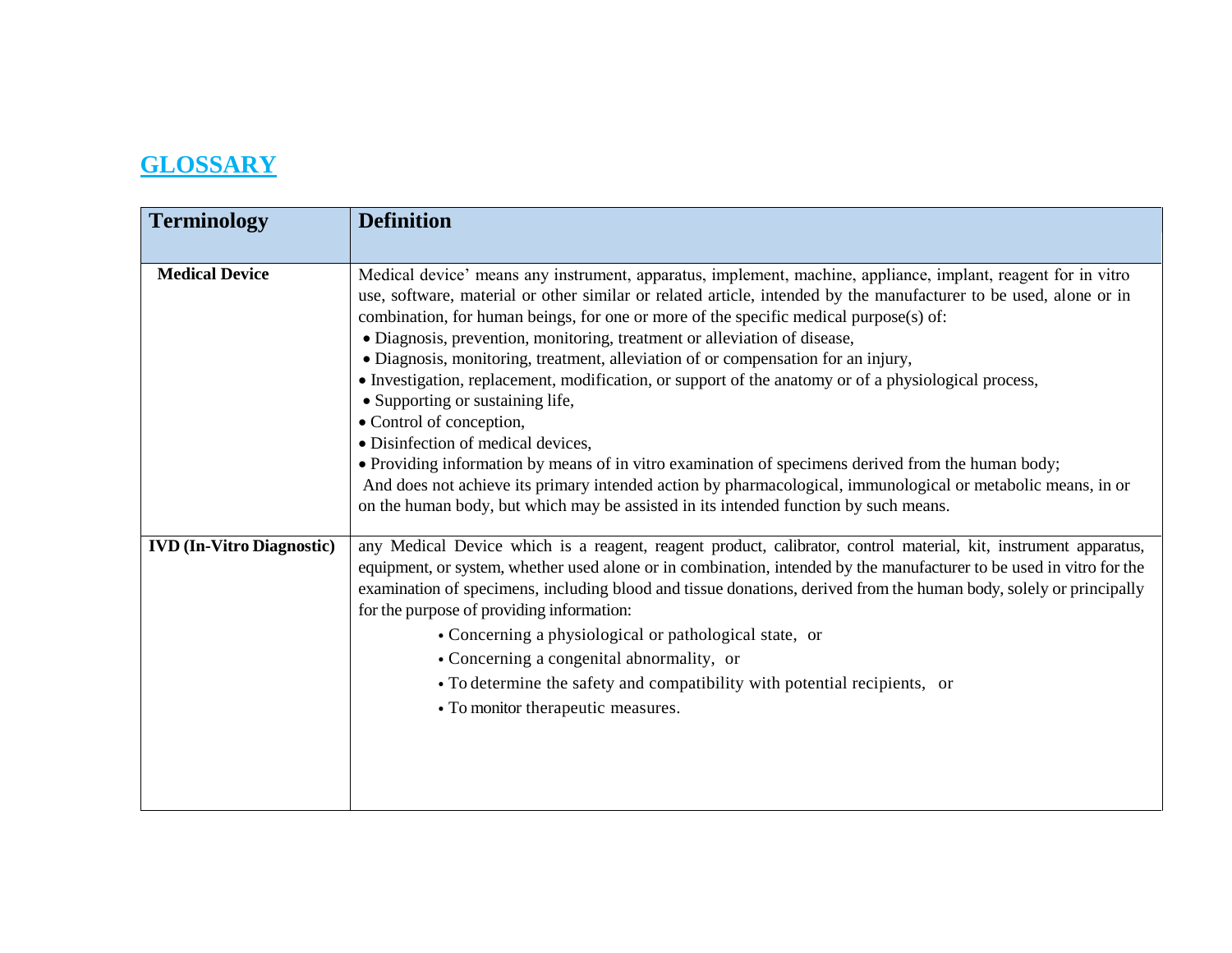| <b>Combined medical device</b>                               | Medical devices combined with pharmaceutical and/or chemicals and/or Biological materials and does not<br>achieve its action by pharmacological, immunological or metabolic means, used for prevention of illness.                                                                                               |
|--------------------------------------------------------------|------------------------------------------------------------------------------------------------------------------------------------------------------------------------------------------------------------------------------------------------------------------------------------------------------------------|
| <b>Invasive Devices</b>                                      | A device in which, part of it or all of it, penetrates inside the body.                                                                                                                                                                                                                                          |
| <b>Active</b><br>Implantable<br><b>Medical Device (AIMD)</b> | A device intended to be totally introduced into the human body to be part of it as a whole.                                                                                                                                                                                                                      |
| <b>Active Medical Device</b>                                 | Any medical device that depends on a source of electrical energy or any source of power.                                                                                                                                                                                                                         |
| <b>Adverse Event</b>                                         | Any problem that can or caused an injury or death to the patient or the user.                                                                                                                                                                                                                                    |
| <b>Manufacturer</b>                                          | Means any natural or legal person with responsibility for design and manufacture of a medical device with the<br>intention of making it available for use, under his name; whether or not such a medical device is designed and/or<br>manufactured by that person himself<br>or on his behalf by another person. |
| Importer                                                     | Means any natural or legal person in the supply chain who is the first to make medical device, manufactured in<br>another jurisdiction, available in Bahrain.                                                                                                                                                    |
| <b>OFOQ</b>                                                  | An online system of shipment clearance managed by customs in Bahrain. It can be visit through the following website:<br>http://www.ofoq.gov.bh/                                                                                                                                                                  |
| <b>HS</b> code                                               | Harmonized system code used internationally for customs purposes.                                                                                                                                                                                                                                                |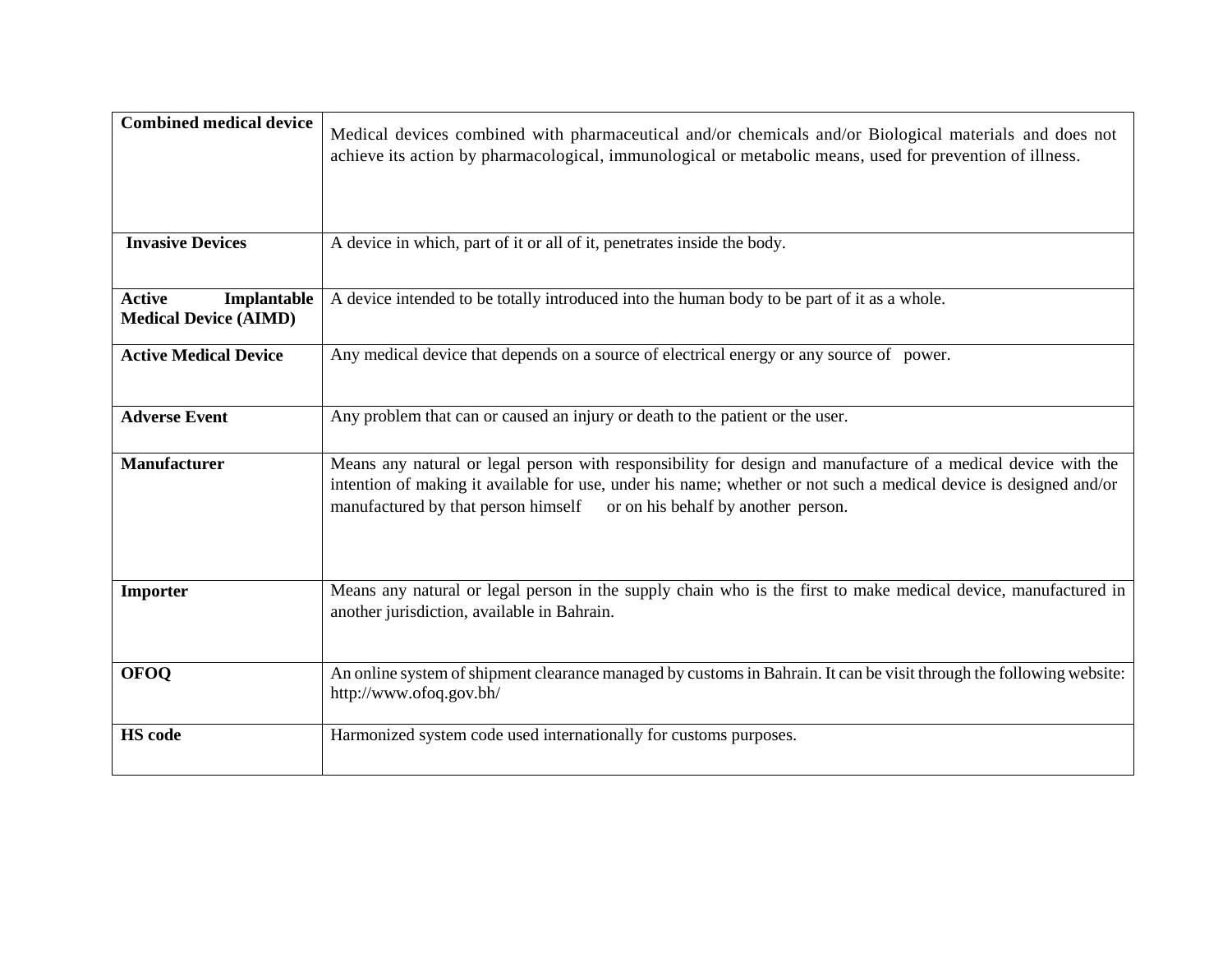| <b>FDA</b><br>EU                                                        | Food and Drug Administration, it is a federal agency of the United States Department of Health and Human<br>Services, one of the United States federal executive departments. The FDA is responsible for protecting and<br>promoting public health through the control and supervision of food safety, tobacco products, dietary<br>pharmaceutical<br>supplements,<br>prescription<br>over-the-counter<br>and<br>drugs(medications), vaccines, biopharmaceuticals, blood transfusions, medical devices, electromagnetic radiation<br>emitting devices (ERED), cosmetics, animal foods & feed and veterinary products.<br>European Commission Directorate-General for Internal Market, Industry, Entrepreneurship and SMEs. |
|-------------------------------------------------------------------------|----------------------------------------------------------------------------------------------------------------------------------------------------------------------------------------------------------------------------------------------------------------------------------------------------------------------------------------------------------------------------------------------------------------------------------------------------------------------------------------------------------------------------------------------------------------------------------------------------------------------------------------------------------------------------------------------------------------------------|
| <b>SFDA</b>                                                             | Saudi Food and Drug Authority, which regulates, oversee, and control food, drug, medical devices, as well as to<br>set mandatory standard specifications thereof, whether they are imported or locally manufactured.                                                                                                                                                                                                                                                                                                                                                                                                                                                                                                       |
| <b>WHO</b>                                                              | The World Health Organization (WHO) is a specialized agency of the United Nations that is concerned with<br>international public health.                                                                                                                                                                                                                                                                                                                                                                                                                                                                                                                                                                                   |
| <b>GHTF</b>                                                             | A voluntary group of representatives from national medical device regulatory authorities (such as the U.S. Food and<br>Drug Administration (FDA)) and the members of the medical device industry. The representatives from its five<br>founding members (the European Union, the United States, Canada, Japan and Australia) actively regulate medical<br>devices using their own unique regulatory framework.                                                                                                                                                                                                                                                                                                             |
| <b>CE</b> mark                                                          | Conformity European" which literately means "European Conformity". The term initially used was "EC Mark" and<br>it was officially replaced by "CE Marking" in the Directive 93/68/EEC in 1993, declaring that the product complies<br>with the essential requirements of the relevant European health, safety and environmental protection legislations.                                                                                                                                                                                                                                                                                                                                                                   |
| <b>ISO</b><br>(International<br>Organization<br>for<br>Standardization) | Quality management systems – Requirements for regulatory purposes, is an internationally agreed standard that sets<br>out the requirements for a quality management system specific to the medical devices industry.                                                                                                                                                                                                                                                                                                                                                                                                                                                                                                       |
| <b>GMP</b>                                                              | Good manufacturing product certificate issued by the regulatory authority in the country of origin.                                                                                                                                                                                                                                                                                                                                                                                                                                                                                                                                                                                                                        |